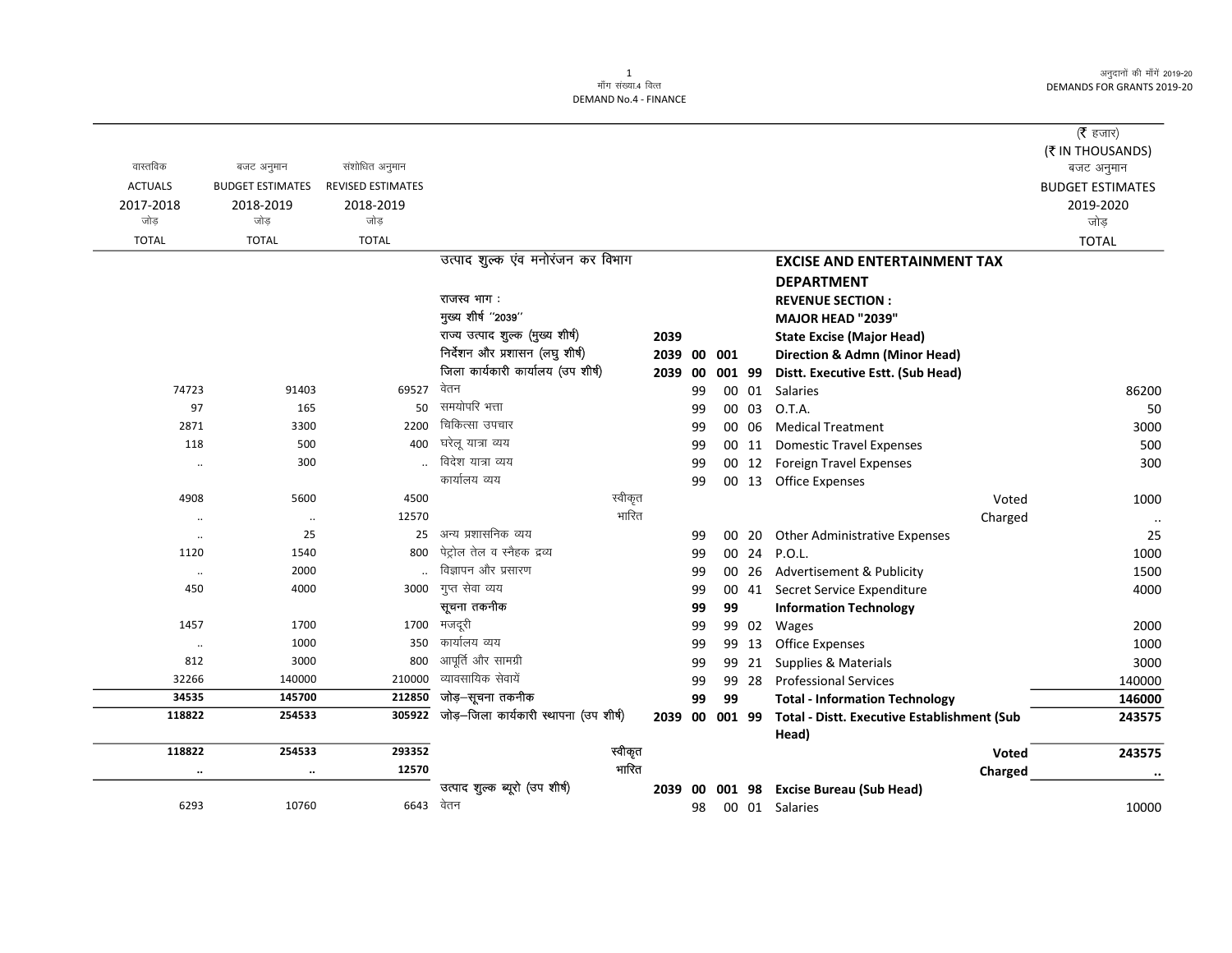अनुदानों की माँगें 2019-20 **DEMANDS FOR GRANTS 2019-20** 

 $\overline{\phantom{0}}$ 

## 2<br>माँग संख्या.4 वित्त **DEMAND No.4 - FINANCE**

|                         |                         |                          |                                       |         |    |                |       |                                                   | ( $\bar{\tau}$ हजार)    |
|-------------------------|-------------------------|--------------------------|---------------------------------------|---------|----|----------------|-------|---------------------------------------------------|-------------------------|
|                         |                         |                          |                                       |         |    |                |       |                                                   | (₹ IN THOUSANDS)        |
| वास्तविक                | बजट अनुमान              | संशोधित अनुमान           |                                       |         |    |                |       |                                                   | बजट अनुमान              |
| <b>ACTUALS</b>          | <b>BUDGET ESTIMATES</b> | <b>REVISED ESTIMATES</b> |                                       |         |    |                |       |                                                   | <b>BUDGET ESTIMATES</b> |
| 2017-2018               | 2018-2019               | 2018-2019                |                                       |         |    |                |       |                                                   | 2019-2020               |
| जोड                     | जोड                     | जोड                      |                                       |         |    |                |       |                                                   | जोड                     |
| <b>TOTAL</b>            | <b>TOTAL</b>            | <b>TOTAL</b>             |                                       |         |    |                |       |                                                   | <b>TOTAL</b>            |
| 6293                    | 10760                   | 6643                     | जोड़-उत्पाद शुल्क ब्यूरो (उप शीर्ष)   |         |    |                |       | 2039 00 001 98 Total - Excise Bureau (Sub Head)   | 10000                   |
| 125115                  | 265293                  | 312565                   | जोड़-निर्देशन एवं प्रशासन (लघु शीर्ष) |         |    | 2039 00 001    |       | <b>Total - Direction &amp; Admn. (Minor Head)</b> | 253575                  |
| 125115                  | 265293                  | 299995                   | स्वीकृत                               |         |    |                |       | <b>Voted</b>                                      | 253575                  |
| $\ddotsc$               | $\cdot\cdot$            | 12570                    | भारित                                 |         |    |                |       | Charged                                           | $\ddotsc$               |
|                         |                         |                          | अफीम आदि की खरीद (लघु शीर्ष)          | 2039    |    | 00 102         |       | Purchase of Opium etc. (Minor Head)               |                         |
|                         |                         |                          | अफीम आदि की खरीद (उप शीर्ष)           |         |    | 2039 00 102 00 |       | Purchase of Opium etc. (Sub Head)                 |                         |
| 3                       | 25                      | 25                       | आपूर्ति और सामग्री                    |         | 00 |                | 00 21 | Supplies & Materials                              | 25                      |
| $\overline{\mathbf{3}}$ | 25                      | 25                       | जोड़-अफीम आदि की खरीद (उप शीर्ष)      | 2039 00 |    | 102 00         |       | Total - Purchase of Opium etc. (Sub Head)         | 25                      |
| $\overline{\mathbf{3}}$ | 25                      | 25                       | जोड़-अफीम आदि की खरीद (लघु शीर्ष)     |         |    | 2039 00 102    |       | Total - Purchase of Opium etc. (Minor             | 25                      |
|                         |                         |                          |                                       |         |    |                |       | Head)                                             |                         |
|                         |                         |                          | शराब (लघु शीर्ष)                      | 2039    |    | 00 104         |       | Liquor (Minor Head)                               |                         |
|                         |                         |                          | विभागीय कमीशन दुकानें (उप शीर्ष)      |         |    | 2039 00 104 99 |       | <b>Departmental Commission Shops (Sub</b>         |                         |
|                         |                         |                          |                                       |         |    |                |       | Head)                                             |                         |
| 12138                   | 17613                   | 13082                    | वेतन                                  |         | 99 |                | 00 01 | Salaries                                          | 16527                   |
|                         | 500                     | 1500                     | मजदूरी                                |         | 99 |                | 00 02 | Wages                                             | 7000                    |
| $\ddotsc$               | 66                      | 20                       | समयोपरि भत्ता                         |         | 99 |                | 00 03 | O.T.A.                                            | 25                      |
| 755                     | 2200                    | 1000                     | चिकित्सा उपचार                        |         | 99 |                | 00 06 | <b>Medical Treatment</b>                          | 1200                    |
| $\cdot\cdot$            | 100                     | 100                      | घरेलू यात्रा व्यय                     |         | 99 |                | 00 11 | <b>Domestic Travel Expenses</b>                   | 100                     |
| 4517                    | 5120                    | 4470                     | कार्यालय व्यय                         |         | 99 |                | 00 13 | Office Expenses                                   | 5000                    |
| $\ddotsc$               | 1540                    |                          | पेट्रोल तेल व स्नैहक द्रव्य           |         | 99 |                | 00 24 | P.O.L.                                            | 1000                    |
| $\ddotsc$               | 1000                    |                          | विज्ञापन तथा प्रचार                   |         | 99 |                | 00 26 | Advertisement & Publicity                         | 500                     |
| 685                     | 3000                    | 800                      | व्यावसायिक सेवायें                    |         | 99 |                | 00 28 | <b>Professional Services</b>                      | 1500                    |
| 18095                   | 31139                   | 20972                    | जोड़-विभागीय कमीशन दुकानें (उप शीर्ष) |         |    | 2039 00 104 99 |       | <b>Total - Departmental Commission Shops</b>      | 32852                   |
|                         |                         |                          |                                       |         |    |                |       | (Sub Head)                                        |                         |
| 18095                   | 31139                   | 20972                    | स्वीकृत                               |         |    |                |       | Voted                                             | 32852                   |
|                         | $\ldots$                |                          | भारित                                 |         |    |                |       | Charged                                           | $\ldots$                |
| 18095                   | 31139                   | 20972                    | जोड़–शराब (लघु शीर्ष)                 |         |    | 2039 00 104    |       | <b>Total - Liquor (Minor Head)</b>                | 32852                   |
| 18095                   | 31139                   | 20972                    | स्वीकृत                               |         |    |                |       | Voted                                             | 32852                   |
| $\ddot{\phantom{0}}$    |                         |                          | भारित                                 |         |    |                |       | Charged                                           | $\cdot \cdot$           |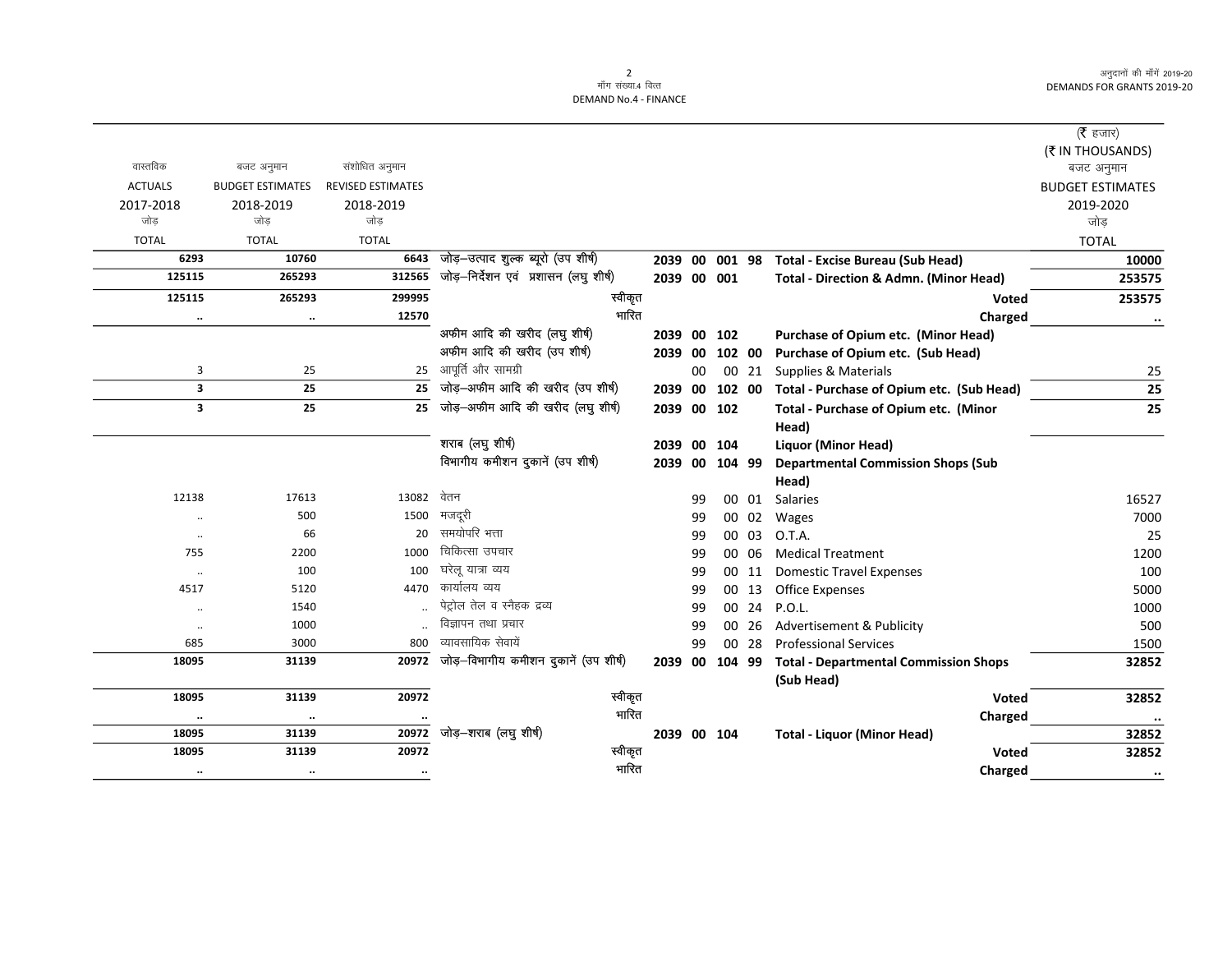अनुदानों की माँगें 2019-20 DEMANDS FOR GRANTS 2019-20

## 3<br>माँग संख्या.4 वित्त

DEMAND No.4 - FINANCE

|                |                         |                          |                                           |                |    |           |       |                                                    | ( $\bar{\tau}$ हजार)    |
|----------------|-------------------------|--------------------------|-------------------------------------------|----------------|----|-----------|-------|----------------------------------------------------|-------------------------|
|                |                         |                          |                                           |                |    |           |       |                                                    | (₹ IN THOUSANDS)        |
| वास्तविक       | बजट अनुमान              | संशोधित अनुमान           |                                           |                |    |           |       |                                                    | बजट अनुमान              |
| <b>ACTUALS</b> | <b>BUDGET ESTIMATES</b> | <b>REVISED ESTIMATES</b> |                                           |                |    |           |       |                                                    | <b>BUDGET ESTIMATES</b> |
| 2017-2018      | 2018-2019               | 2018-2019                |                                           |                |    |           |       |                                                    | 2019-2020               |
| जोड़           | जोड                     | जोड                      |                                           |                |    |           |       |                                                    | जोड़                    |
| <b>TOTAL</b>   | <b>TOTAL</b>            | <b>TOTAL</b>             |                                           |                |    |           |       |                                                    | <b>TOTAL</b>            |
|                |                         |                          | अन्य व्यय (लघु शीर्ष)                     | 2039 00 800    |    |           |       | <b>Other Expenditure (Minor Head)</b>              |                         |
|                |                         |                          | उत्पाद शुल्क एंव मनोरंजन कर विभाग (उप     | 2039 00 800 94 |    |           |       | <b>Excise and Entertainment Tax Department</b>     |                         |
|                |                         |                          | शीर्ष)                                    |                |    |           |       | (Sub Head)                                         |                         |
| 40077          | 48100                   | 38876                    | वेतन                                      |                | 94 |           | 00 01 | Salaries                                           | 49720                   |
|                | 22                      | 20                       | समयोपरि भत्ता                             |                | 94 |           | 00 03 | O.T.A.                                             | 200                     |
| 547            | 2500                    | 2500                     | चिकित्सा उपचार                            |                | 94 |           | 00 06 | <b>Medical Treatment</b>                           | 2000                    |
| $\cdot\cdot$   | 100                     | 100                      | घरेलू यात्रा व्यय                         |                | 94 |           | 00 11 | <b>Domestic Travel Expenses</b>                    | 100                     |
| 3340           | 5000                    | 10000                    | कार्यालय व्यय                             |                | 94 |           | 00 13 | <b>Office Expenses</b>                             | 7000                    |
| 43964          | 55722                   | 51496                    | जोड़–उत्पाद शुल्क एंव मनोरंजन कर          | 2039           | 00 | 800 94    |       | <b>Total - Excise and Entertainment Tax</b>        | 59020                   |
|                |                         |                          | विभाग (उप शीर्ष)                          |                |    |           |       | <b>Department (Sub Head)</b>                       |                         |
| 43964          | 55722                   | 51496                    | जोड़-अन्य व्यय (लघु शीर्ष)                | 2039 00 800    |    |           |       | <b>Total - Other Expenditure (Minor Head)</b>      | 59020                   |
| 187177         | 352179                  | 385058                   | जोड़-मुख्य शीर्ष "2039"                   | 2039           |    |           |       | TOTAL - MAJOR HEAD"2039"                           | 345472                  |
| 187177         | 352179                  | 372488                   | स्वीकृत                                   |                |    |           |       | Voted                                              | 345472                  |
| $\cdot\cdot$   | $\ddot{\phantom{a}}$    | 12570                    | भारित                                     |                |    |           |       | Charged                                            | $\ddotsc$               |
|                |                         |                          | मुख्य शीर्ष "2045"                        |                |    |           |       | <b>MAJOR HEAD "2045"</b>                           |                         |
|                |                         |                          | वस्तूओं और सेवाओं पर अन्य कर ओर           | 2045           |    |           |       | <b>Other Taxes and Duties on Commodities &amp;</b> |                         |
|                |                         |                          | शुल्क (मुख्य शीर्ष)                       |                |    |           |       | <b>Services (Major Head)</b>                       |                         |
|                |                         |                          | संग्रह प्रभार मनोरंजन कर (लघु शीर्ष)      | 2045 00 101    |    |           |       | <b>Collection Charges Entertainment Tax</b>        |                         |
|                |                         |                          |                                           |                |    |           |       | (Minor Head)                                       |                         |
|                |                         |                          | संग्रह प्रभार मनोरंजन कर (उप शीर्ष)       | 2045           |    | 00 101 00 |       | <b>Collection Charges Entertainment Tax (Sub</b>   |                         |
|                |                         |                          |                                           |                |    |           |       | Head)                                              |                         |
| 7168           | 11221                   | 8792                     | वेतन                                      |                | 00 |           | 00 01 | <b>Salaries</b>                                    | 11728                   |
| 7168           | 11221                   | 8792                     | जोड़—संग्रह प्रभार मनोरंजन कर (उप शीर्ष)  | 2045 00 101 00 |    |           |       | <b>Total - Collection Charges Entertainment</b>    | 11728                   |
|                |                         |                          |                                           |                |    |           |       | Tax (Sub Head)                                     |                         |
| 7168           | 11221                   | 8792                     | जोड़-संग्रह प्रभार मनोरंजन कर (लघु शीर्ष) | 2045 00 101    |    |           |       | <b>Total - Collection Charges Entertainment</b>    | 11728                   |
|                |                         |                          |                                           |                |    |           |       | Tax (Minor Head)                                   |                         |
| 7168           | 11221                   | 8792                     | जोड़-मुख्य शीर्ष "2045"                   | 2045           |    |           |       | <b>TOTAL - MAJOR HEAD"2045"</b>                    | 11728                   |
| 194345         | 363400                  | 393850                   | जोड–राजस्व भाग                            |                |    |           |       | <b>TOTAL - REVENUE SECTION</b>                     | 357200                  |
| 194345         | 363400                  | 381280                   | स्वीकृत                                   |                |    |           |       | Voted                                              | 357200                  |
| $\cdot \cdot$  | $\ddot{\phantom{a}}$    | 12570                    | भारित                                     |                |    |           |       | Charged                                            | $\ddot{\phantom{0}}$    |